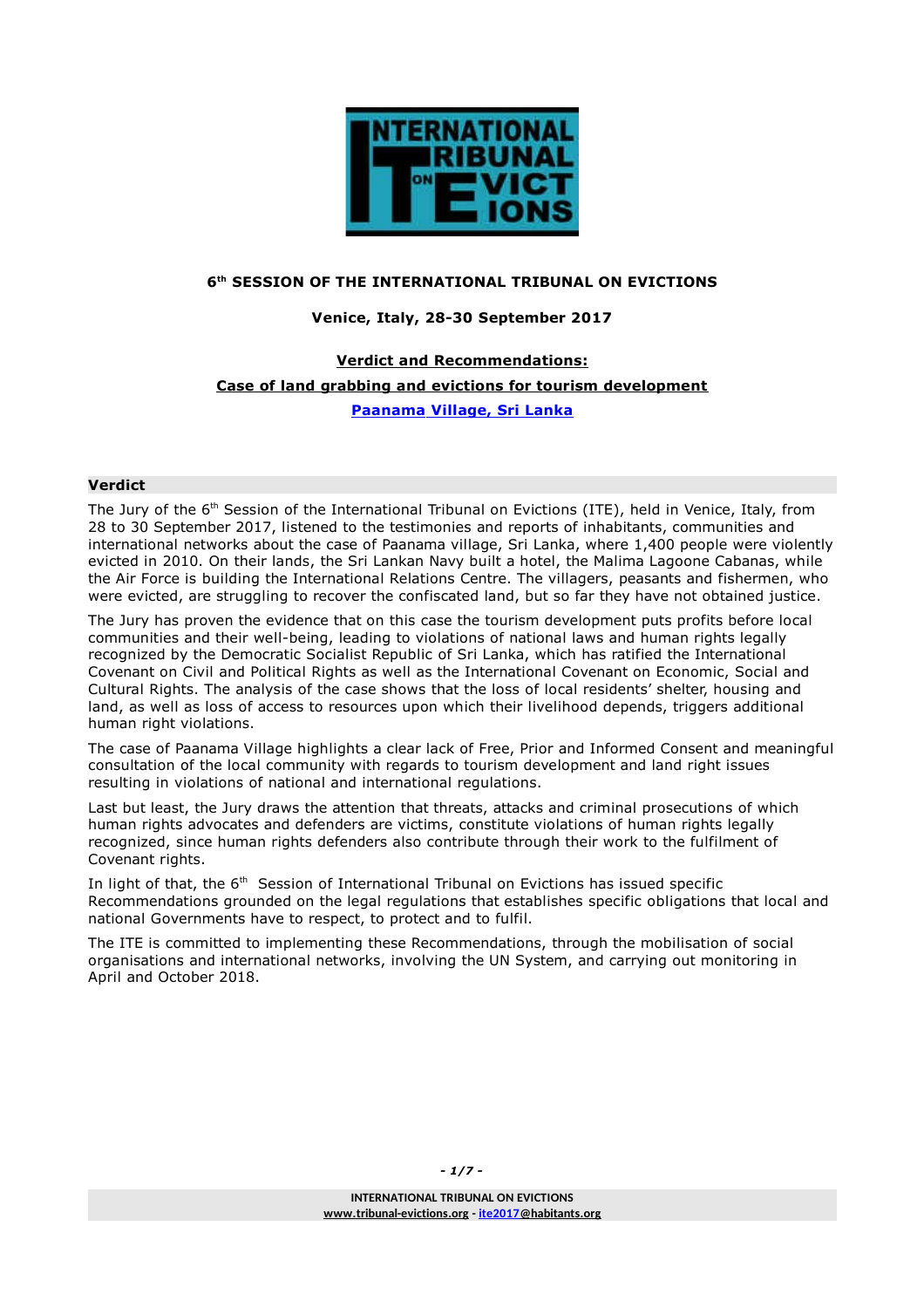#### **Recommendations to National and Local Authorities**

#### **General framework of legal reference to be respected, protected and fulfilled**

We urge the national and local authorities to respect, to protect and to fulfil the Human Rights framework ratified by Sri Lanka, including the General Comments and Statement of UN Committee on Economic, Social and Cultural Rights:

- No. 4 (1991) (Art. 11.1 ICESCR, on the right to adequate housing) and No. 7 (1997) (art. 11.1 ICESCR, on forced evictions): The Committee has indicated that "forced evictions are a gross violation of human rights", therefore all authorities, including local authorities, are obliged to refrain from the practice of forced evictions, and to prevent third parties, including private companies, from carrying out forced evictions; the relocation can only be justified, under very exceptional circumstances, with the agreement and throughout meaningful consultation with all those affected and adequate compensation for the loss of homes and land. With "due priority to those social groups living in unfavorable conditions," the right to housing includes guaranteeing: (a) legal security of tenure; (b) availability of services, materials, facilities and infrastructure; (c) affordability; (d) habitability; (e) accessibility; (f) location; and (g) cultural adequacy. The Committee also added that "the right to housing should be ensured to all persons irrespective of income or access to economic resources" (para. 7-8). The Committee also stressed (para. 6), that the enjoyment of the right to adequate housing must not be "subject to any form of discrimination", in accordance with Article 2(2) of the Covenant.
- No. 24 (2017) (on State obligations in the context of business activities): The Committee (para. 12) stressed "The obligation to respect economic, social and cultural rights is violated when States parties prioritize the interests of business entities over Covenant rights without adequate justification, or when they pursue policies that negatively affect such rights. This may occur for instance when forced evictions are ordered in the context of investment projects. Indigenous peoples' cultural values and rights associated with their ancestral lands are particularly at risk.States parties and businesses should respect the principle of free, prior and informed consent of indigenous peoples in relation to all matters that could affect their rights, including their lands, territories and resources that they have traditionally owned, occupied or otherwise used or acquired."
- Statement E/C.12/2016/2 (2016) (on Human rights defenders and economic, social and cultural rights) (para. 6): "The Committee reminds States parties of their responsibility to ensure that human rights defenders are effectively protected against any and all forms of abuse, violence and reprisal that they might experience while carrying out their work to promote the realization of those rights." Therefore we urge the national and local authorities to take all measures necessary to protect human rights advocates and their work, refrainng from resorting to criminal prosecution to hinder their work, or from otherwise obstructing their work.

#### **Concrete measures to be implemented**

- 1. We urge the national and local authorities to implement the UNHRC Resolution 30/1 on "Promoting reconciliation, accountability and human rights in Sri Lanka".
- 2. We urge the national government to enshrine housing and land rights as fundamental rights in the new Constitution and to establish an independent land Commission with a people friendly land policy in Sri Lanka.
- 3. We urge the Divisional Secretariat of Lahugala, District Secretary of Ampara and the Land Commissioner General's Department to implement the Cabinet decision of 11 February 2015 by releasing 340 out of 365 acres of land in Paanama (except 25 Acres in which buildings are constructed) and distribute the land among the landless people in the Paanama area and allow them unrestricted access to their land and marine resources. Furthermore we demand to fairly compensate the communities for the 25 acres that will not be given back to the community.
- 4. We urge the Government to follow the recommendation of the Sri Lanka Human Rights Commission (HRC) in complaint case number HRC/AM/105/10/b/OT] and order of the Magistrate's Court of Pottuvil 8455/PC/09 by refraining from taking any steps to evict the people who have returned to their lands, refrain from preventing the people from returning to their land and to permit the people to return to their lands.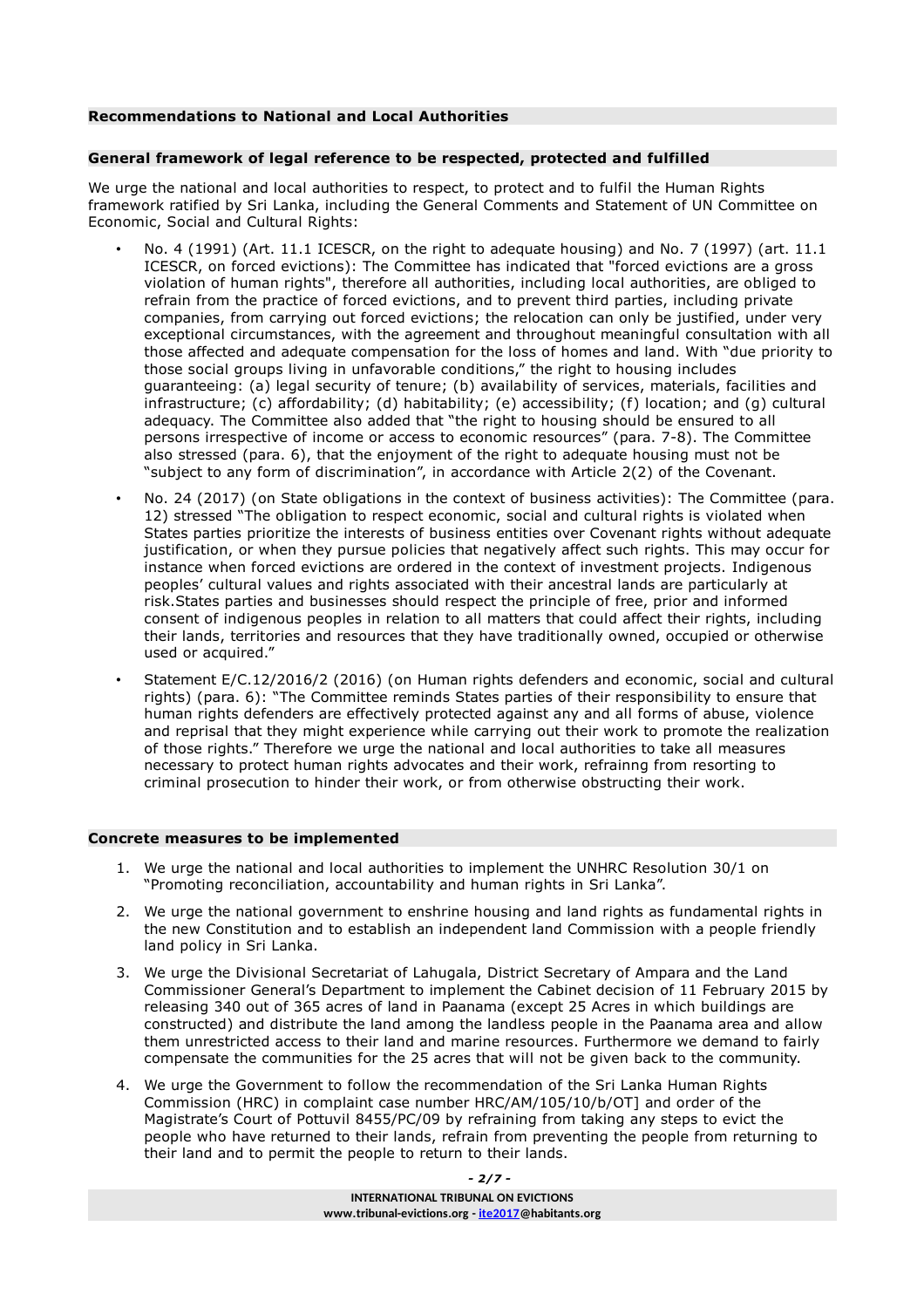- 5. We urge the Government of Sri Lanka to compensate fairly the communities in Paanama for the losses they experienced through the destruction of their houses, belonging and crops, by being forcibly evicted and cut off from their sources of livelihood, income and food over the period of more than 7 years and should assist the displaced families in restoring their livelihoods upon their return to their lands. Following the Resolution 1993/77 of Commission on Human Rights, all Governments should provide immediate restitution, compensation and/or appropriate and sufficient alternative accommodation or land, consistent with their wishes and needs, to persons and communities that have been forcibly evicted, following mutually satisfactory negotiations with the affected persons or groups.
- 6. We urge the Government of Sri Lanka to reduce the military presence and order the military to cease violence against, surveillance, intimidation and harassment of the local population, human rights defenders and activists, civil society, and journalists and to order the military to cease all commercial activities by dismantling military-run hotels and tourism operations.
- 7. While the Sri Lanka Tourism Strategy 2017-2020 emphasises communities' role as valuable workforce in tourism, the commitment to ensuring their free, prior and informed consent in tourism development, particularly when it affects their homes, land and resources, remains rather vague. It is high time to make sure that mechanisms for local community participation in tourism planning are enshrined in laws, public policies and are effectively enforced from local to national level. Furthermore, the structural barriers, such as complicated licensing systems, unfavourable tax schemes, among other, for small and medium local tourism businesses as well as community-based tourism initiatives must be reduced.
- 8. National and local authorities must keep communities informed regarding regional development plans, such as tourism development zones, respecting their right to information and allow for their meaningful participation and consultation in the process of developing and implementation such regional strategies.
- 9. The Minister of Lands must ensure due process relating to the acquisition of private land by the state and by tourism businesses according to the Land Acquisitions Act. The Minister of Lands must also ensure that in utilizing state land for tourism/business development projects, such land is taken over from the occupants using the State Lands (Recovery of Possessions) Act.
- 10. As a general principle, independent and mandatory environmental impact assessment as well as social and human rights impact assessments should be carried out in a participatory manner prior to any decision to acquire private land, use state land and to implement development projects.
- 11. The involuntary relocation of communities must be kept to an absolute minimum. If communities are involuntarily relocated to pave way for tourism development projects, we urge the government to follow the principles laid down in the CESCR General Comments No. 4, No. 7, No. 24 and the National Involuntary Resettlement Policy. In any case, in full respect of all their human rights, at not more than 10 minutes walking distance, and / or in a way that ensures that there is no negative impact on the social and economic links in the area inhabited by the affected people. Their access to adequate, permanent and economically accessible housing (construction of homes, water supply, electricity, sanitation, schools, access to roads, among others) must be completed before the displaced persons are moved from their homes and places of residence.

#### **Recommendations to Tourism Businesses and Investors**

- 1. Malima Hospitality Services must compensate the evictees for land on which the hotel premises are built on and for the losses the community experienced since its eviction in 2010.
- 2. We expect national and international tourism businesses to take the necessary due diligence measures in order to avoid human rights violations through their direct and indirect business activity along the supply chain in line with the UN CESCR General comment N. 24 (2017) and UN Guiding Principles on Business and Human Rights.
- 3. Tour operators must be alert of the post-conflict situation in Sri Lanka, and pay special attention to the vulnerability of local communities and their land rights in their human right impact assessments. With regards to hotels and resorts they must ensure that the hotels and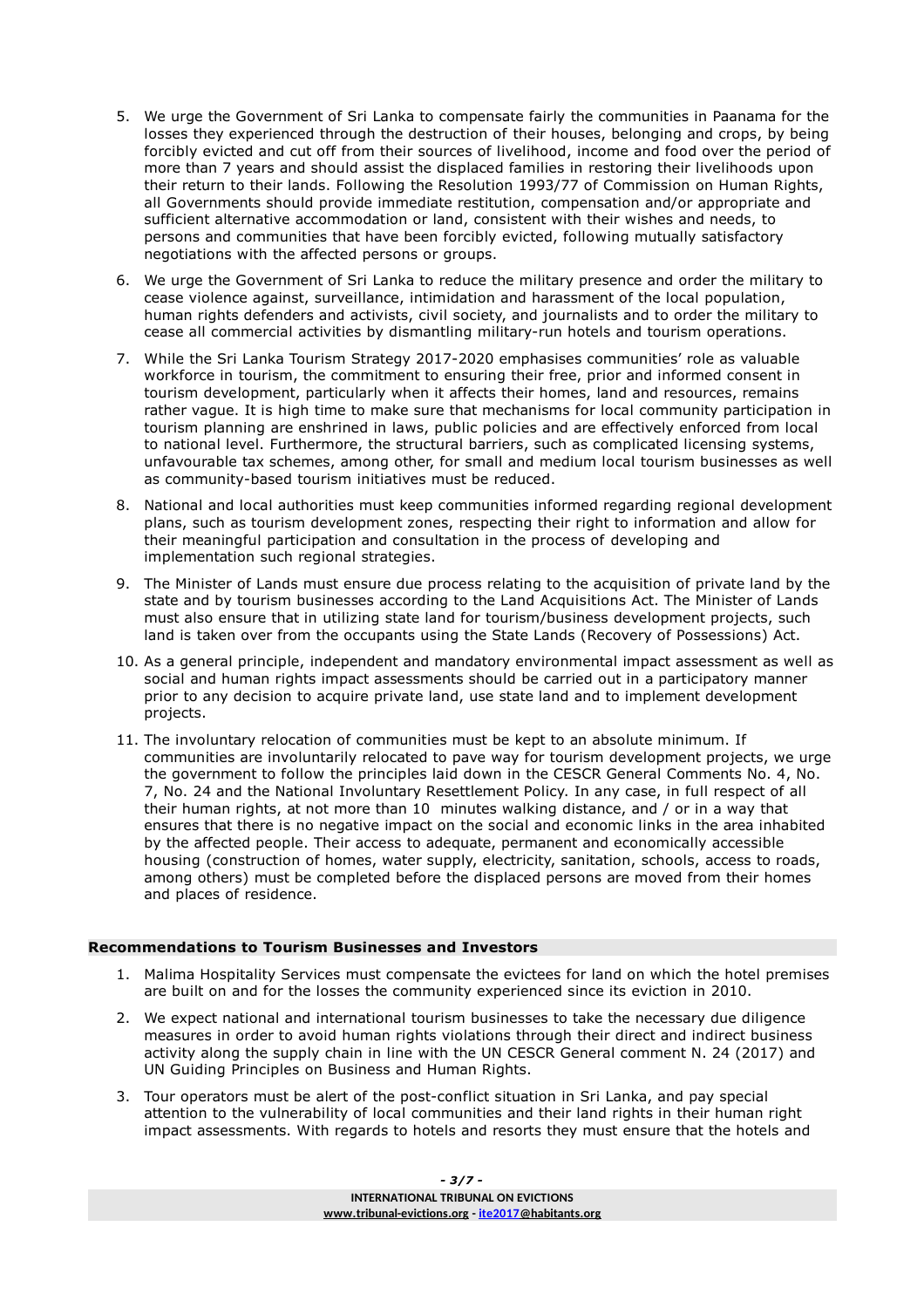resorts they work with are not built on illegally acquired land and that the local population has access to resources, such as water, food etc., and respect human rights, including labour rights, throughout all business activities and the entire supply chain.

4. Investors must make sure that prior to the construction of hotels and tourism infrastructure the local population is consulted on an equal footing, has given its approval and that a binding agreement has been negotiated with the affected parties concerning mutual obligations.

#### **Recommendations to the social organisations**

- 1. Local organisations should continue to work together in solidarity to carrying out the follow-up:
- to support the activities for the respect of human rights of affected community
- to provide legal and social assistance to human rights defenders
- to prepare two semi-annual reports on the implementation of Recommendations
- to organize an activity, together with the International Tribunal on Evictions, on the occasion of the World Zero Evictions Days on October 2018.
- 2. International organizations should work together with local organizations to support in solidarity a specific Zero Eviction Campaign and bring the rights violations in Paanama to the international institutions and forums.

#### **Mechanism**

The International Tribunal on Evictions recall that the International Covenants, in particular the ICESCR of which Sri Lanka is a party, have predominant legal value over other regulations, and the General Comments are authoritative interpretations. Therefore, all institutions in Sri Lanka are obliged to respect, protect, promote and guarantee these rights for the entire population, especially for the affected people of Paanama, and to report periodically to international bodies on the measures adopted to guarantee compliance.

To this end, the International Tribunal on Evictions sends these Recommendations to the Local and National Government of Sri Lanka and the competent bodies of United Nations, in particular to the Special Rapporteur on the Right to Adequate Housing, in order to take action and to monitor the compliance with legal obligations recalled.

The International Tribunal on Evictions invites all interested parties:

- 1. To immediately implement these Recommendations by establishing a Roundtable with the participation of:
- Organization for the Protection of Paanam Pattuwa
- Peoples' Alliance for Right to Land
- International Alliance of Inhabitants
- President's of Sri Lanka Secretary
- Land Commissioner Sri Lanka
- Government Agent for Ampara District
- Minister of Lands and Parliamentary Reforms
- Additional Secretary, Land Ministry
- Divisional Secretariat Lahugala
- Minister of Tourism Development and Christian Affairs
- 2. To send two reports concerning their application, before the 30/04/2018 and 30/09/2018, in order to provide the elements necessary to monitor the relevant jurisdictions and ground all the actions needed.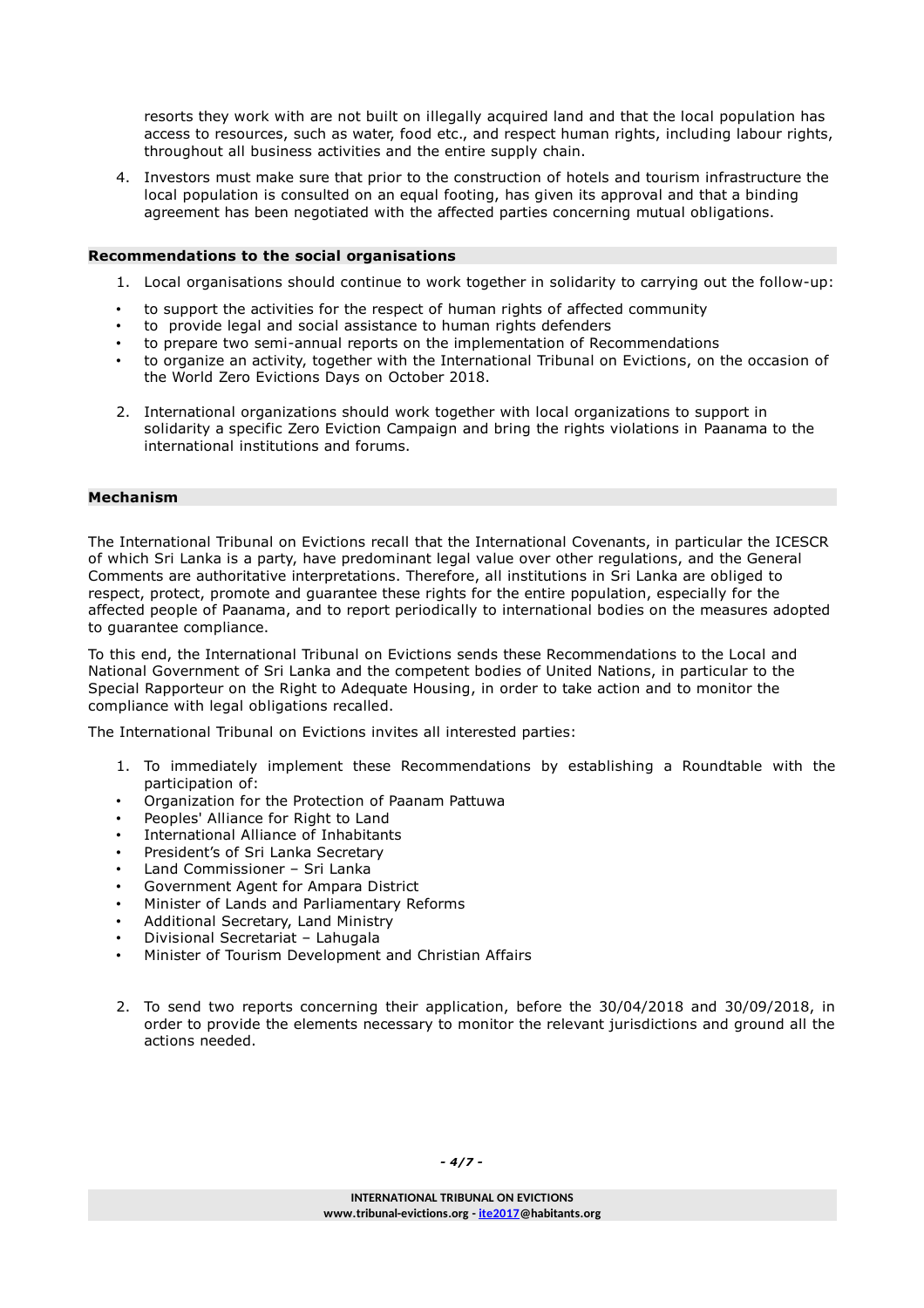## **The Jury of the International Tribunal on Evictions**

**Augustin Territoriale,** lawyer and a specialist in housing, University of Buenos Aires, coordinates Public Defender's Office Argentina, Argentina

**Cesare Ottolini,** former member Advisory Group of Forced Evictions of UN-Habitat, global Coordinator of International Alliance of Inhabitants and Unione Inquilini Italy

**Giulia Diletta Bertazzo,** attorney at the Legal Office of the Unione Inquilini, Venice, Italy

**Laura Jaeger,** project officer for tourism and development at Bread for the World foundation and Tourism Watch, Germany

**Medha Patkar,** founder of Narmada Bachao Andolan (Save Narmada Campaign) and of the National Alliance of People's Movements (NAPM), India

**Rose Bridger,** co-founder and coordinator of the Global Anti-Aerotropolis Movement (GAAM), United Kingdom

Venice, December 26<sup>th</sup> 2017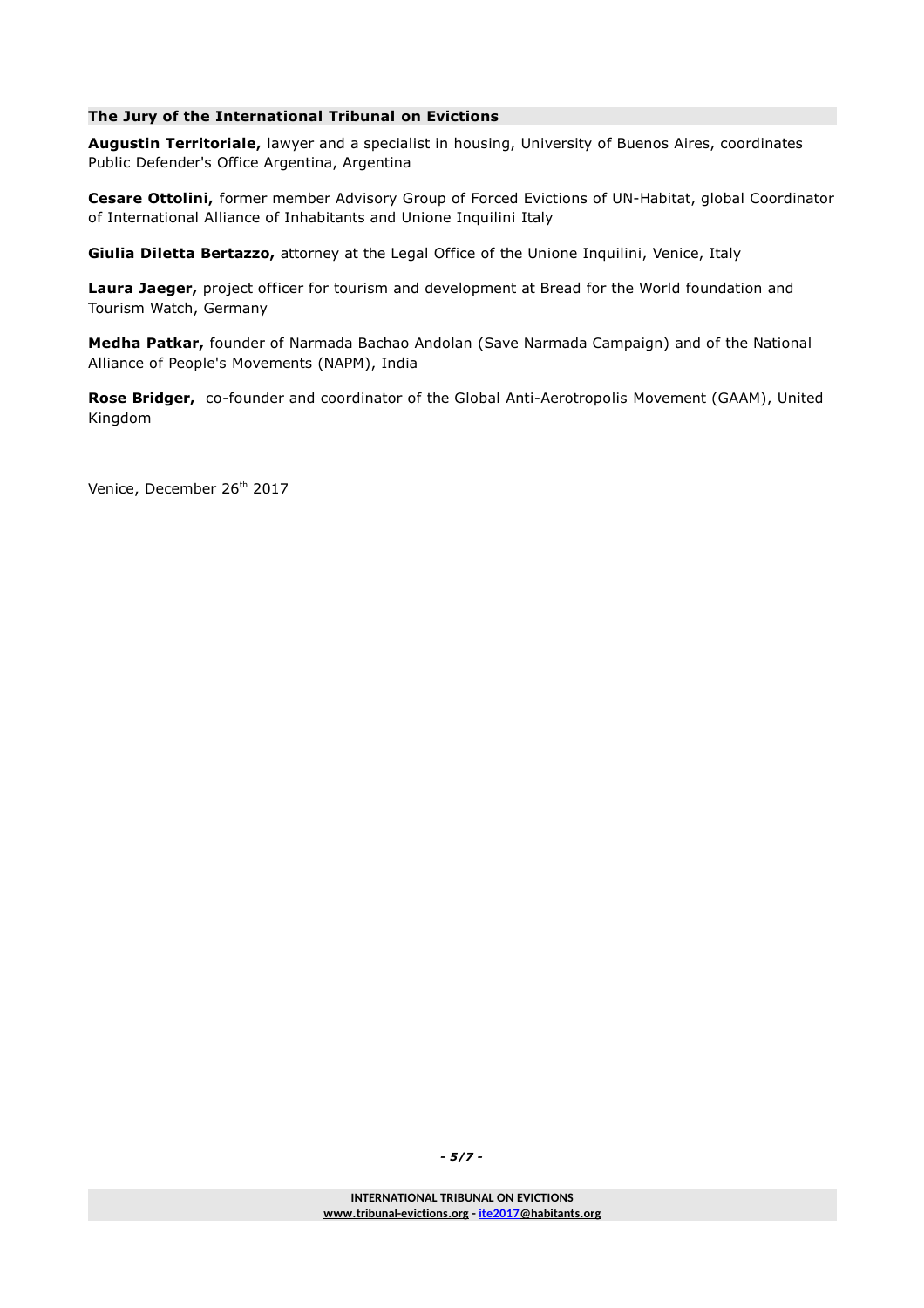## **Annex 1:**

## **Legal Background supporting Evidences of Violations of Human Rights**

#### **Violation of human rights: Universal Declaration of Human Rights**

- Art. 1,2 Equal Rights
- Art. 3 Right to life and security: Violently evicted at gunpoint
- Art. 5 Inhumane and degrading treatment : Violently evicted at gunpoint
- Art. 7 Discrimination
- Art. 8 Effective remedy
- Art. 9,10,11 Arbitrary arrest: 26 people arrested from the affected. Unjust legal procedures  $\Diamond$ legal support from other organisations; still some unresolved cases in Court
- Art. 12 arbitrary interference with privacy, home: lack of legal protection
- Art. 13 Right to freedom of movement and residence
- Art. 14 Right to property: destruction of homes, belongings, crops, harvest
- Art. 18 Freedom of religion: temples destroyed
- Art. 19,20 Freedom of opinion/expression and assembly & association: arrests, intimidation
- Art. 25 Right to adequate living standard, including housing due to destruction of homes, harvest and displacement, leading to no food/ bad health

## **Violations of Rights of the Covenant on economic, social and cultural rights**

- Art. 1 Self-determination lack of participation and consultation in tourism development
- Art. 11 Right to an adequate standard of living/food/housing and the continuous improvement of living conditions
- Art. 17 Arbitrary and unlawful interference with privacy/home

## **Violation of National Laws and Policies**

#### **Constitution of Sri Lanka**

*Art. 12 (1) - All persons are equal before the law and are entitled to equal protection of the law* Sri Lankan Courts have held that all arbitrary actions of the executive and administrative arms of Government violate the right to equality.

The Government has committee a number of arbitrary actions in evicting the Paanama community from their lands. Arbitrary actions on the part of the Government include:

- The Military arbitrarily acted in forcefully evicting the people from their lands which they occupied for 40 years;
- In doing so, the Sri Lankan government arbitrarily refrained from resorting to legal procedures in acquiring land for government purposes;
- The Government arbitrarily continued to arbitrarily hold these lands without returning them to the community;
- Due to arbitrary actions of the Government, the community was prevented from returning to their lands for over 6 years and the community remain displaced;
- The Government arbitrarily delayed the returning of the lands causing loss of livelihood and disruption to lives
- The Government arbitrarily refused to comply with the cabinet decision and have acted in contravention of the decisions of the Magistrate's Court and Human Rights Commission;

#### *Art. 12 (2) – No citizen shall be discriminated against on the grounds of race, religion, language, caste, sex, political opinion, place of birth or any one of such grounds*

*Art. 14 (1) (g) – Every citizen is entitled to the freedom to engage by himself or in association with others in any lawful occupation, profession, trade, business or enterprise*

*Art. 14A – Every citizen shall have the right of access to any information as provided by law, being information that is required for the exercise or protection of a citizen's right.* (Enabling legislation is the **Right to Information Act No. 12 of 2016** )

<https://www.parliament.lk/files/pdf/constitution.pdf>

$$
-6/7-
$$